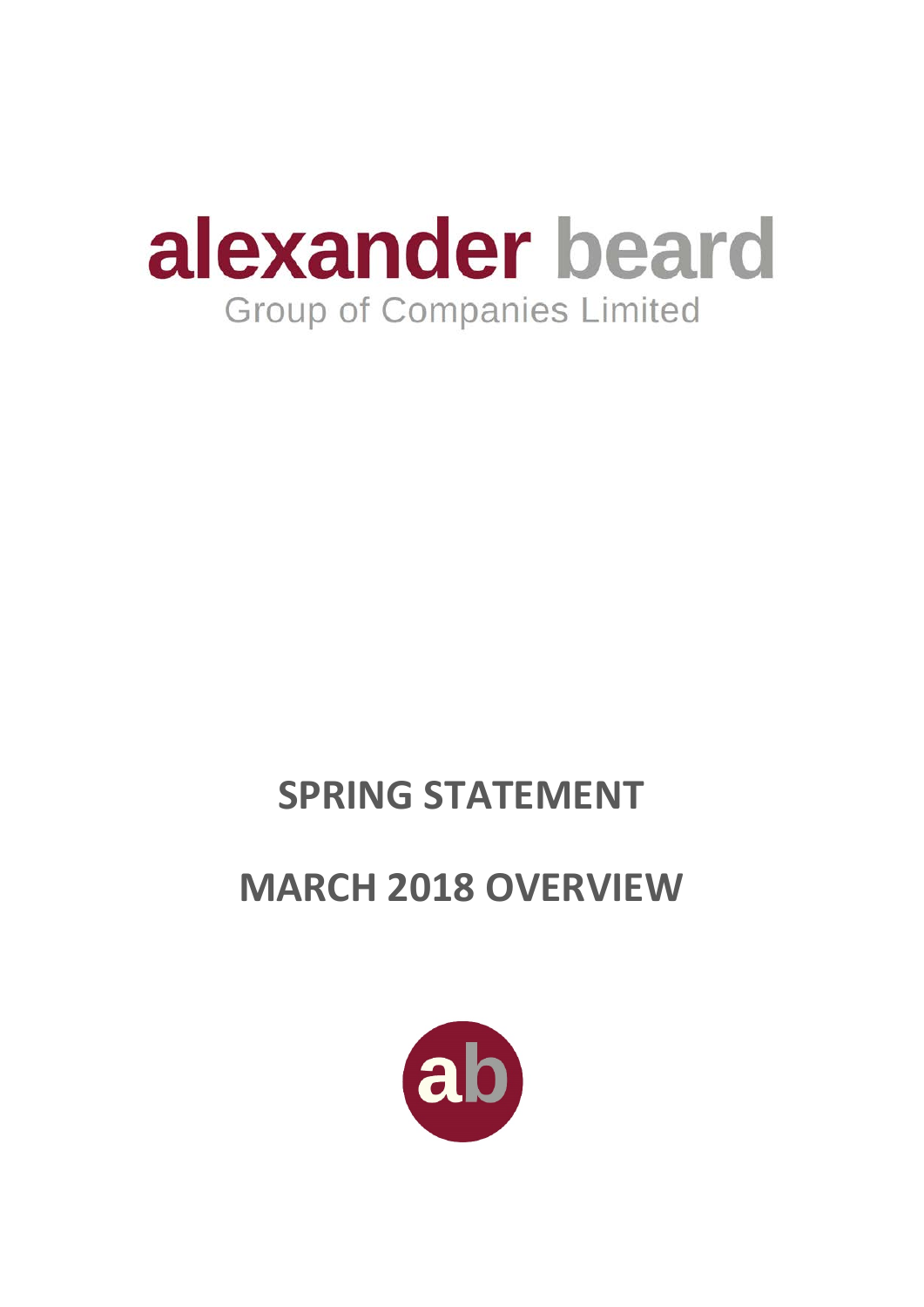### Introduction

In 2016 Britain voted to leave the EU and new Prime Minister Theresa May invited George Osborne to consider an alternative career and replaced him as Chancellor with Philip Hammond, the MP for Runnymede and Weybridge nicknamed 'Spreadsheet Phil' by his Commons colleagues.

Five months later, Hammond stood up to deliver his first Autumn Statement and immediately announced it would be his last. "No other major economy," he said, "has two financial statements in a year." Thus the Budget was moved to Autumn and, from 2018, the Spring Budget would become the Spring Statement.

And here we are… Eighteen months on from Mr. Hammond's first announcement, the UK continues along its road towards Brexit and the Chancellor – who seems secure in his job for now – continues to be a man who will "choose our course and stick to it" (or words to that effect).

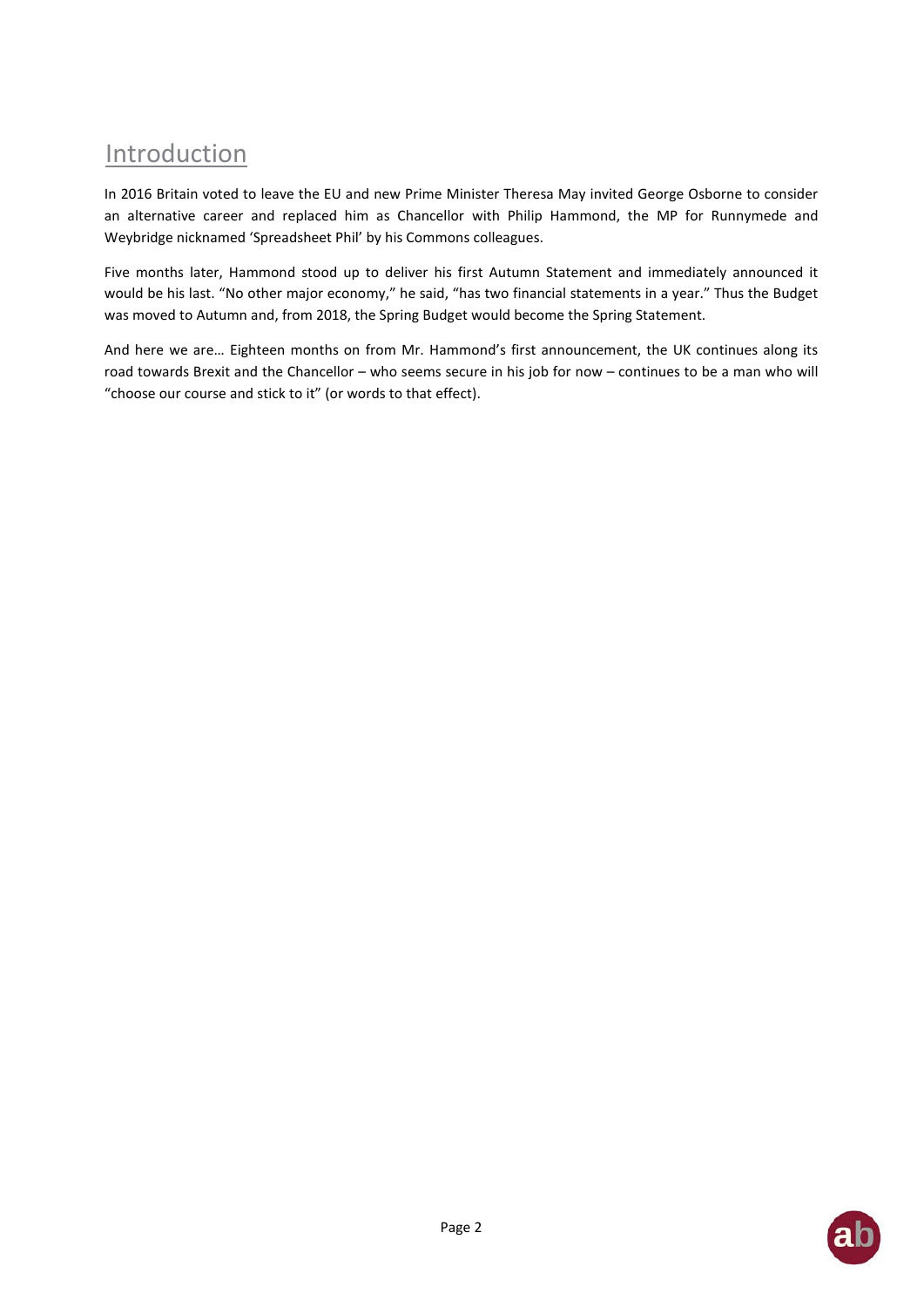# The Economic Background

Expectations for the speech were not high among journalists and commentators: 'Don't expect Hammond to pull a rabbit – or even a March hare – out of the hat' was the general consensus.

Nevertheless, the Chancellor would have some good news on public finances to deliver in his speech. Borrowing has reduced significantly and was expected to be around £45bn for this year as opposed to the forecast £50bn, with day-to-day public spending finally in surplus for the first time since 2002/2003. However, the UK's total national debt currently stands at £1.8 trillion, equal to 86% of the country's annual economic output.

Would this mean the Chancellor announcing an end to austerity? After all, some local councils are claiming that they are effectively bankrupt and the NHS has seen spending increase by just 1.1% in real terms since 2010. But the Chancellor will not be changing course: speaking on the BBC's Andrew Marr Show on the Sunday before the Statement, he said: "This (austerity) isn't about some ideological issue. It's about making sure we have the capacity to respond to any future shock in the economy."

This view was backed up by Liz Truss, Chief Secretary to the Treasury, who wrote in The Times, "There will be no red box, no rabbits out of the hat and no tax changes. Our message is simple. Let's keep on course, keep our economy strong and focus on the opportunities ahead of us. We want to keep taxes low so that the weekly budget goes further."

With the OECD predicting that the UK economy would grow at the slowest pace of all the G20 countries this year, what could we look forward to in the speech? The rumours suggested there would be more details of taxing the tech giants such as Facebook and Google, consultations on taxing and discouraging the sale of singleuse plastics and even the possibility of a tax on chewing gum to pay for cleaning up the mess it makes.

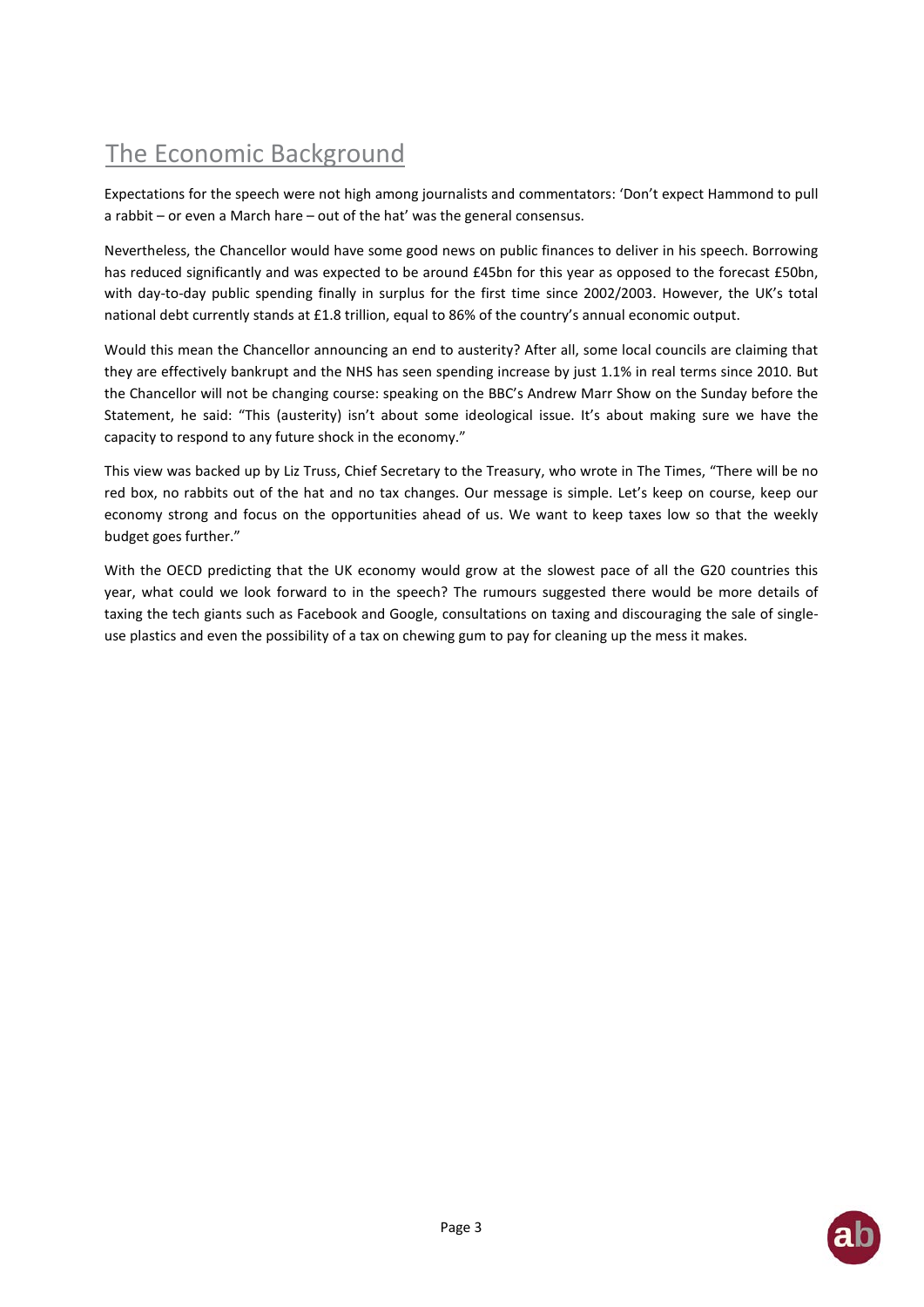## The Speech

As is now traditional, the Chancellor began his speech with a joke at the expense of Labour Shadow Chancellor, John McDonnell. "I won't be producing a red book, Mr. Speaker," he said. "But I can't speak for the Shadow Chancellor," – a reference to McDonnell brandishing 'The Thoughts of Chairman Mao' in the Commons chamber.

Even more traditionally, he spent the next few minutes outlining what had gone right as the Government, "made solid progress building an economy that works for everyone." But eventually, the chamber 'rapport' was put aside and Philip Hammond turned to what he does best: reading out lists of figures…

#### **The Numbers**

The Chancellor began with the forecast growth figures for the UK economy, which the Office for Budget Responsibility (OBR) has increased for this year, now forecasting growth of 1.5% in 2018. That will be followed by growth of 1.3% in 2019 and 2020, then 1.4% in 2021 and 1.5% in 2022. These forecasts are up in the short term and down in the long term, presumably reflecting some uncertainty over the impact of Brexit.

#### **Employment and Inflation**

The Chancellor pointed out that the number in work had increased by 3 million since 2010, the equivalent of 1,000 people finding work every day. The unemployment rate is close to a 40 year low and the OBR is predicting that there will be 500,000 more people in work by 2022.

Equally importantly, it is expected that inflation will start to fall over the next 12 months, "closer to the target rate of 2%" which should see most working people start to enjoy real growth in their wages again.

#### **Public Finances**

"Borrowing has fallen by three-quarters since 2010," said the Chancellor and – as we noted in the introduction – this means that the amount the Government spends on servicing the national debt has reduced significantly. The UK now borrows £1 in every £18 it spends, compared to £1 in every £4 in 2010. The Chancellor also confirmed that debt as a percentage of Gross Domestic Product will also fall, from 85.6% of GDP in 2017/2018 to 78.3% in 2021/22.

He confirmed that borrowing would be £45.2bn for this year, £4.7bn lower than had been forecast in the Autumn Budget. "And," he announced proudly, "£108bn lower than in 2010." Borrowing would be 2.2% of GDP this year and would gradually fall to 0.9% in 2022/2023.

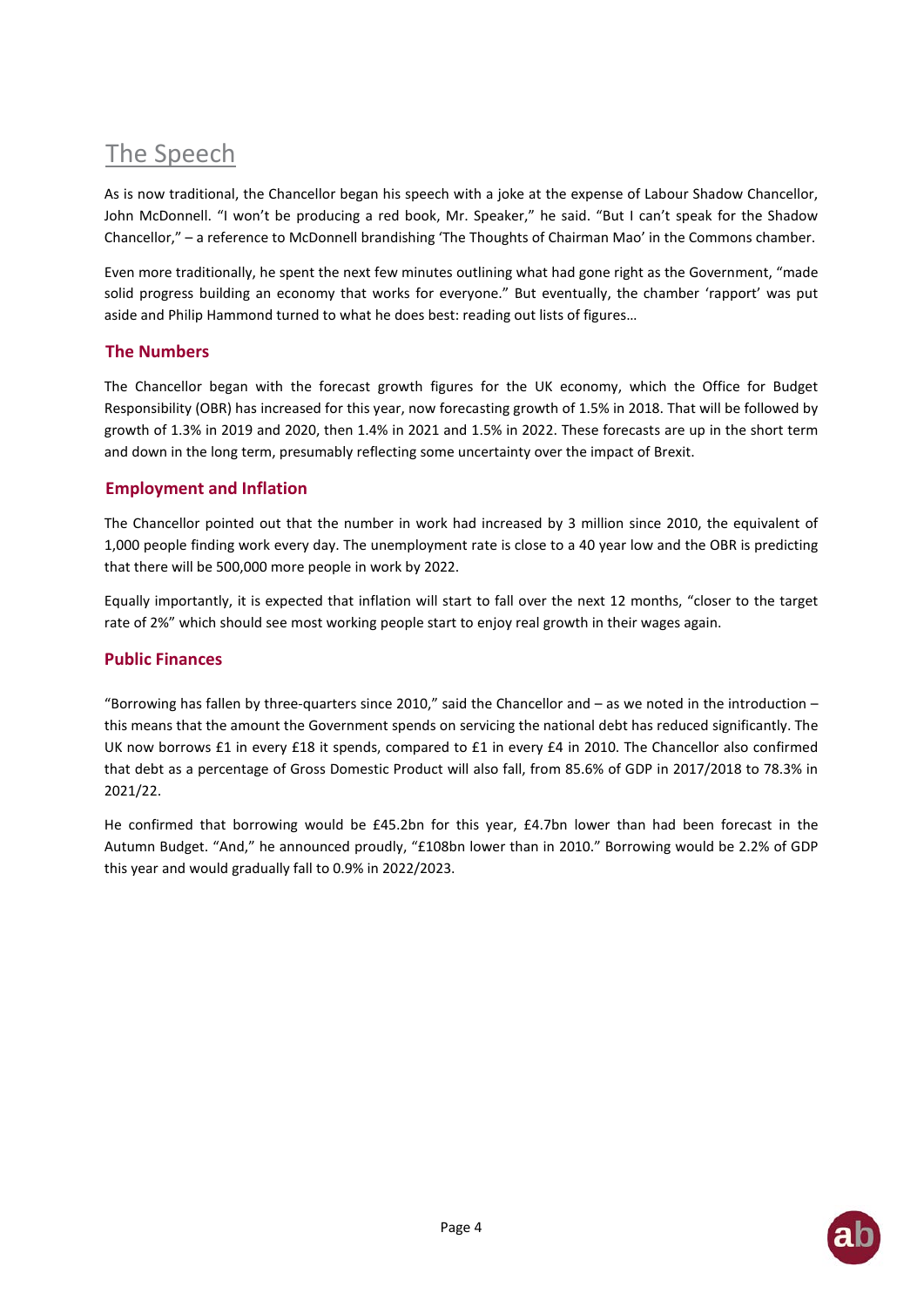# Progress since the Autumn Budget of 2017

Despite it only being five months since the Autumn Budget, the Chancellor was keen to summarise a list of achievements. There was nothing new in this section: rather it was a re-statement of the commitments made in the Autumn and a confirmation – at least in the Chancellor's eyes – that the country is on track.

The Autumn Budget contained a pledge to increase the supply of homes to 300,000 a year by the mid-2020s, via an investment programme of £44bn over 5 years and the Chancellor confirmed that the Government was working with 44 areas throughout the UK to bring this about. In addition, London will receive a further £1.67bn to start building 27,000 affordable homes by 2021/22 and the Housing Growth Partnership, which provides additional finance for small builders, was more than doubled to £220 million.

To loud cheers from the backbenches behind him, Philip Hammond announced that an estimated 60,000 first time buyers had already benefited from the abolition of stamp duty announced in the Autumn Budget.

To some muted jeers, though – quite possibly from some of his own Eurosceptic backbenchers – the Chancellor said that "substantial progress" had been made in the Brexit talks. He looked forward to "another step forward" at the forthcoming EU summit and confirmed that the Treasury would be publishing information about how the initial £1.5bn of the £3bn set aside for Brexit planning would be allocated to Government departments.

### Wages and Taxation

In the lead up to the speech, the Chancellor had worked hard to set expectations that there would be little by way of new tax or policy announcements. As it turned out, the Chancellor did mention some previously announced changes, but he was also true to his word when it came to brand new announcements or significant new initiatives.

| What           | The National Living Wage will rise to £7.83 per hour                                                                                                                                                                                    |
|----------------|-----------------------------------------------------------------------------------------------------------------------------------------------------------------------------------------------------------------------------------------|
| When           | From April 2018                                                                                                                                                                                                                         |
| <b>Comment</b> | All the other minimum rates will rise in line with the increase in the headline rate, with<br>the youth rate seeing the largest increase for 10 years. In total, around 2 million people<br>are expected to benefit from the increases. |

| What           | The tax free personal allowance will increase to £11,850                                                                                                                                                 |
|----------------|----------------------------------------------------------------------------------------------------------------------------------------------------------------------------------------------------------|
| When           | From April 2018                                                                                                                                                                                          |
| <b>Comment</b> | This will mean that a typical taxpayer will be paying £1,075 less income tax than in<br>2010/11. The threshold for higher rate tax will also increase to £46,350 from April (or<br>£43,431 in Scotland). |

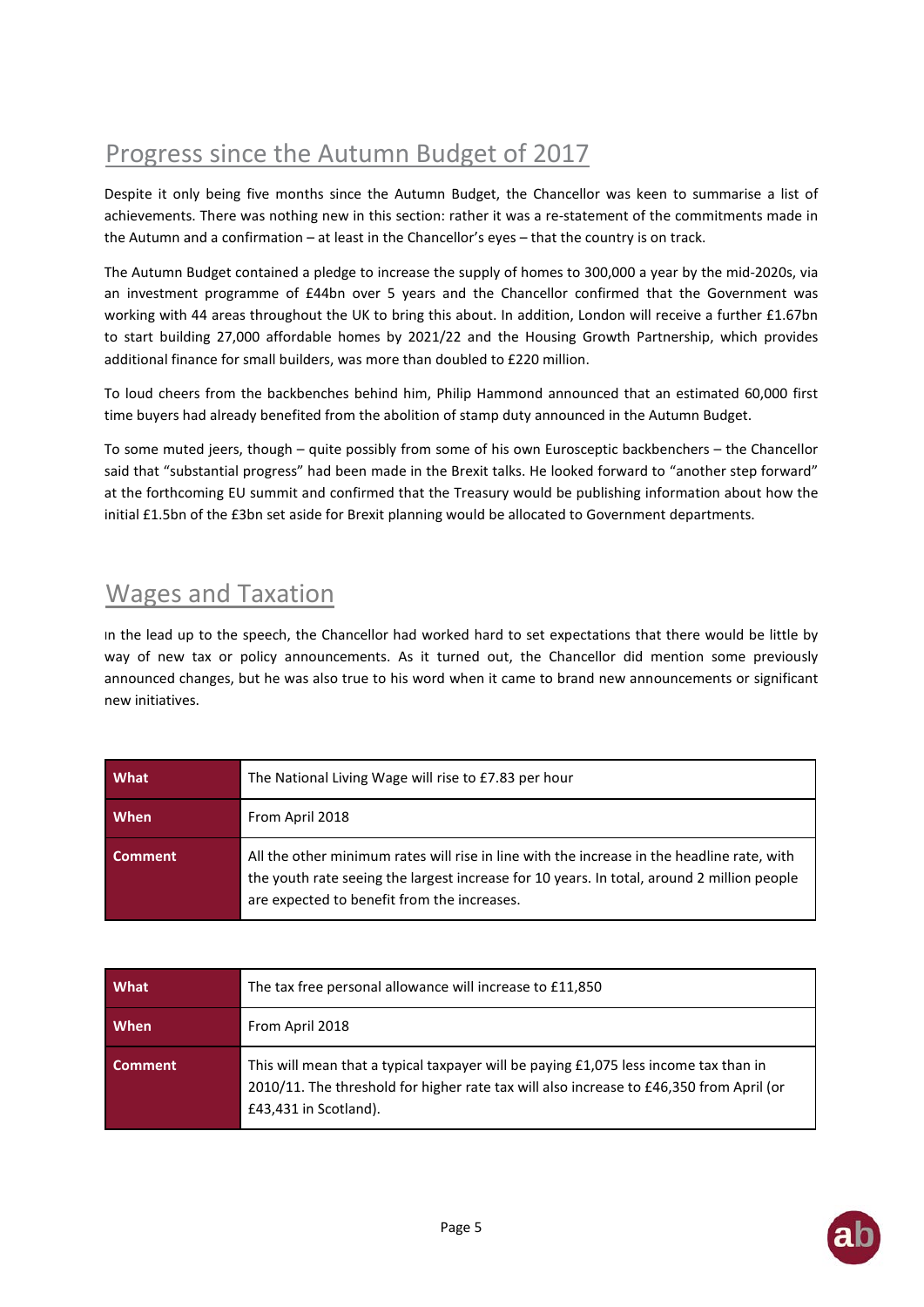### Business

| What           | The next revaluation of business rates will be brought forward                                                                                                                                                                                                                                       |
|----------------|------------------------------------------------------------------------------------------------------------------------------------------------------------------------------------------------------------------------------------------------------------------------------------------------------|
| When           | Moved forward to 2021, instead of next being revisited in 2022                                                                                                                                                                                                                                       |
| <b>Comment</b> | This will be welcomed by businesses, especially those in retail and catering/hospitality<br>which have been hit hard by the high level of business rates. Revaluations will also now<br>take place three yearly rather than five yearly, meaning that there will now be reviews<br>in 2021 and 2024. |

#### **Other business measures**

In the Autumn Budget, £1.7bn was announced for measures to improve transport in English cities. Half of this was given to cities with mayors, but bids are now being invited from other cities across the UK for the remaining £840m.

Hand in hand with this went the Government's commitment to improve digital connectivity across the UK. In total, £190m was allocated to this and we will now see the first wave of funding, with £95m allocated to 13 areas across the UK.

There will also be £50m made available to help employers prepare for the new T-levels, the technical qualification the Government is introducing.

The Chancellor also discussed three consultations that may impact businesses, though the detail behind these was missing from the summary published on the government website.

#### **Productivity**

A long-standing topic in the Chancellor's speeches (and his predecessor's), productivity made it on to the formal agenda again, with the Chancellor promising "to understand how best we can help the UK's least productive businesses to learn from, and catch up with, the most productive."

#### **Late payments**

The Chancellor also promised, if not action, then at least the promise of action, on what he called "the continuing scourge of late payments". Small businesses everywhere will doubtless be very keen to see what the Chancellor comes up with on this topic.

#### **"Human capital"**

A slightly odd choice of phrase, but the Chancellor surmised that the government and business currently know more about measuring the value of investing in infrastructure than they do about measuring investments in "human capital". For this reason, he said, he had "asked the ONS to work with us on developing a more sophisticated measure."

There was then a further consultation announced via the treasury website on the same day as the Chancellor's speech, though Mr Hammond did not refer to it directly.

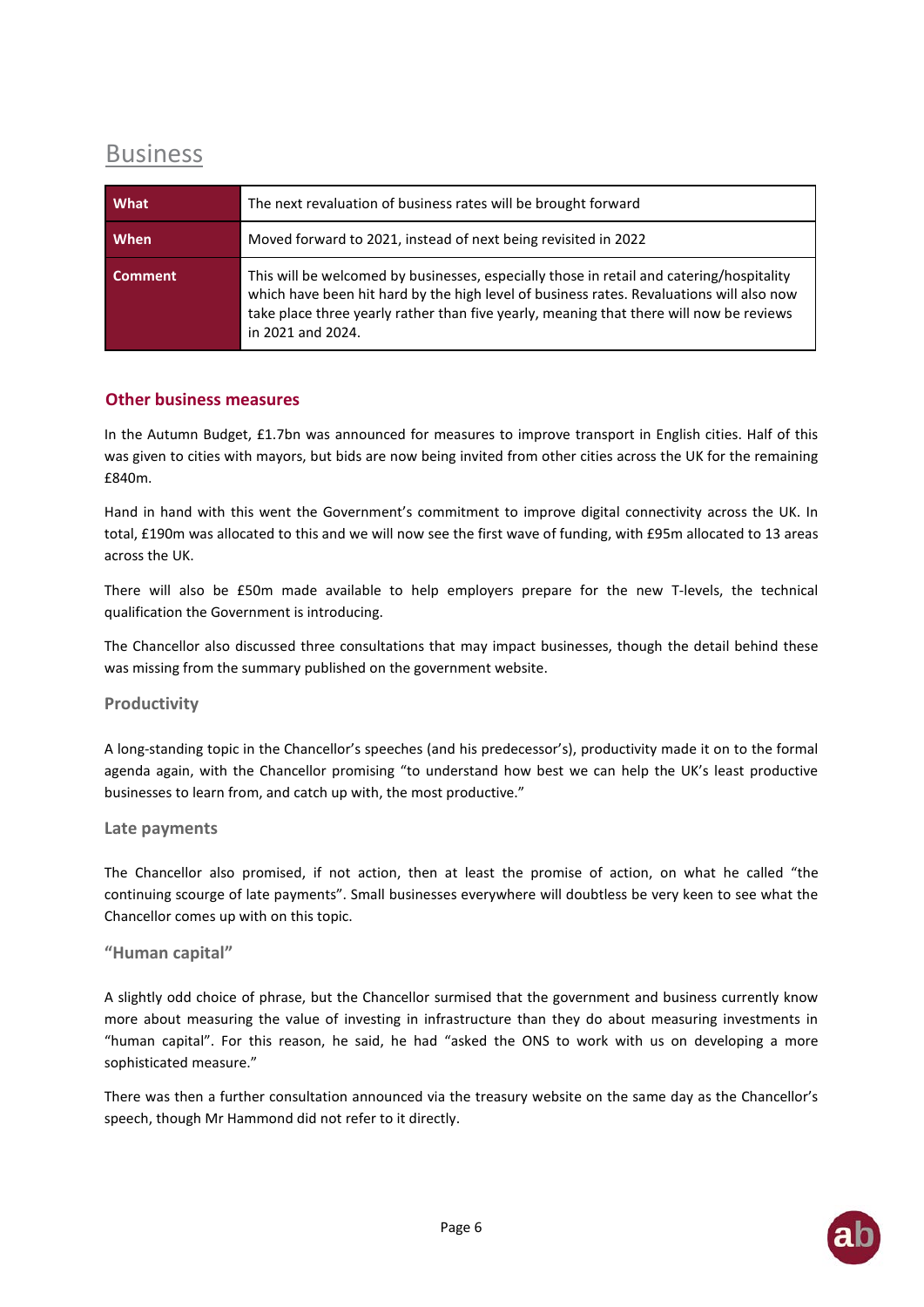#### **Enterprise Investment Scheme**

Aimed at the current range of venture capital schemes (including the Enterprise Investment Scheme, Seed Enterprise Investment Scheme and Venture Capital Trusts), this consultation is ultimately aimed at attracting more investment into innovative firms. The consultation is considering "additional incentives to attract investment" but, as with many other announcements from the Spring Statement, we will have to wait to see whether that promise comes to fruition.

### What might we see in the future?

The pundits had speculated that the Chancellor would only speak for 20 minutes or so. 20 minutes came and went and MPs who had planned on a decent lunch started looking nervously at their watches. But in some senses, this last section of the speech was the most interesting, as it gave a clear indication of the measures we might see in future Budgets, depending on the outcome of various consultations.

#### **The plastic tax**

This has been widely trailed – it is also referred to as the 'litter levy' – and the Government will use the tax system to 'encourage the responsible use of plastic throughout the supply chain.' This will include items such as coffee cups, plastic cutlery and foam takeaway trays. The Chancellor did not mention chewing gum specifically but the rumours are that it will also be included in the measures. "Some of the money raised from any tax changes," for which you can read, 'there will be tax changes' – will be used to encourage the creation of newer, greener products, while £20m will also be given to businesses and universities to fund research into ways of reducing the impact of plastic on the environment.

#### **Taxing the tech giants**

What would a Budget speech – or a Spring Statement – be without an attack on the tech giants who are "not paying their fair share of tax?" The Government will once again be considering ways in which to tighten up on Facebook, Amazon, Google and friends: looking 10 years down the line it may also need to consider the impact of the Chinese tech giants such as Alibaba, Tencent and JD.com.

#### **White van man goes green?**

At the moment there is tax relief given for agricultural diesel but the Chancellor said he would "call for evidence" on whether this is contributing to air pollution. And in the days when every delivery from Amazon arrives in a white van, he announced that he would consult on tax cuts for low-emissions vans.

#### **Giving people the skills they need**

Clearly, improving skills benefits not just the individuals concerned but the wider UK economy, and the Chancellor gave a clear hint that he will offer tax relief to both employees and the self-employed who fund their own training.

#### **Goodbye to cash?**

Far more of us now use digital payments rather than cash – although the UK has some way to go to catch up with some countries (such as Sweden) where cash has all but disappeared. The Chancellor is 'seeking views' on encouraging business who want to use digital payments. And why wouldn't he? Digital payments can be tracked and taxed and would represent a way to strike back at the black economy.